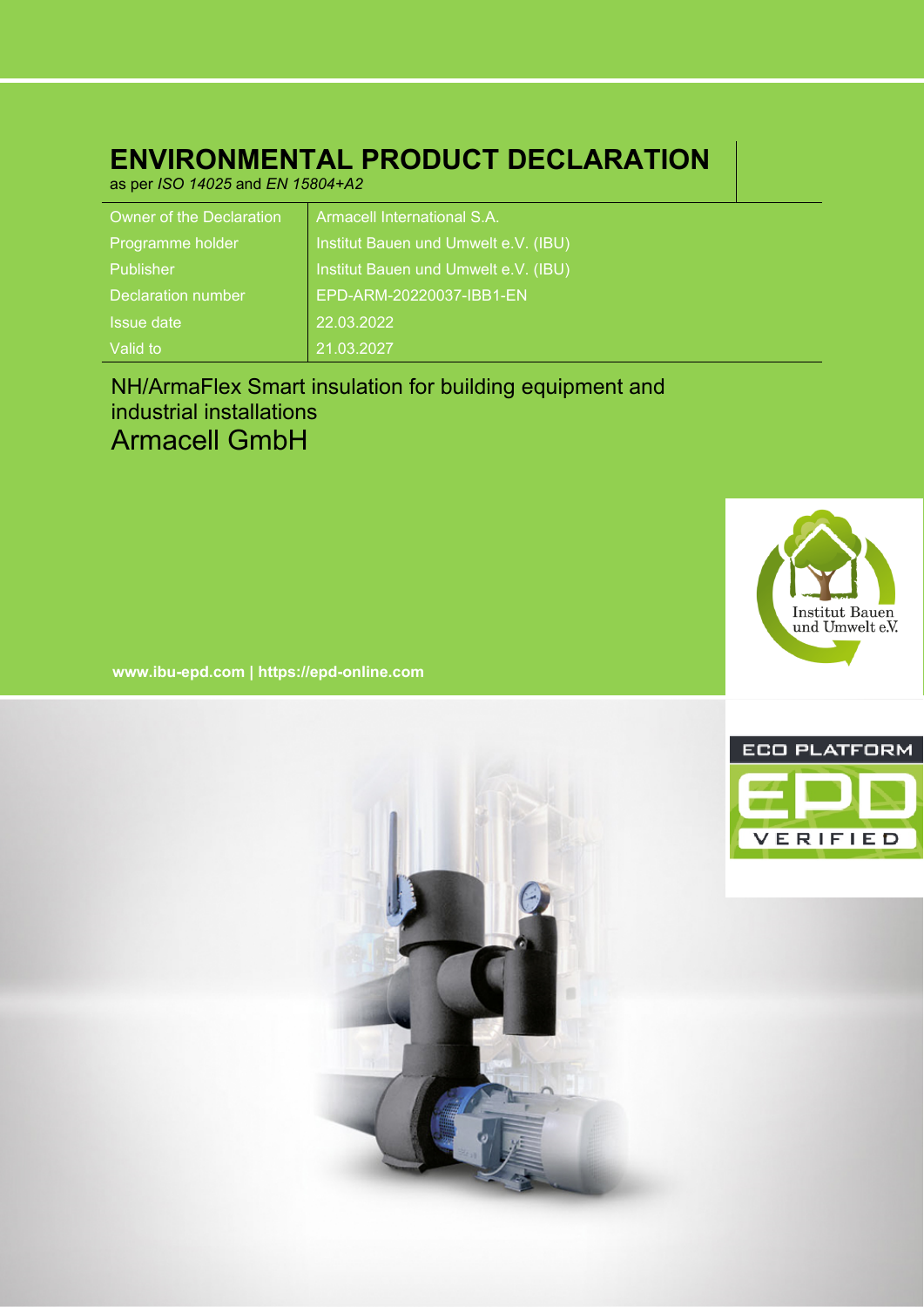# ®armacell

# **1. General Information**

# Armacell GmbH NH/ArmaFlex Smart **Programme holder Owner of the declaration** IBU – Institut Bauen und Umwelt e.V. Armacell International S.A. Robert-Bosch-Str. 10 Panoramastr. 1 48153 Münster - Germany 10178 Berlin **Germany Declaration number Declared product / declared unit** EPD-ARM-20220037-IBB1-EN 1m<sup>3</sup> insulation material NH/ArmaFlex Smart **Scope: This declaration is based on the product category rules:** Product line NH/ArmaFlex Smart Insulating materials made of foam plastics, 01.2019 Insulation material for industrial and building (PCR checked and approved by the SVR) installations vulcanized in tubes and sheets. This declaration is an Environmental Product **Issue date** 22.03.2022 produced in Germany. **Valid to** 21.03.2027 cycle assessment data and evidences. simplified as *EN 15804*. **Verification** Nam Peter Independent verification of the declaration and data according to *ISO 14025:2011* Dipl. Ing. Hans Peters Dipl. Ing. Hans Peters and Umwelt e.V.) internally internally internally internally  $\Box$  internally externally Cloudy Harly Vito D'Incognito Dr. Alexander Röder (Managing Director Institut Bauen und Umwelt e.V.)) (Independent verifier) For the application and use the respective national provisions apply. **2.2 Application** NH/ArmaFlex Smart is used to insulate pipes, air ducts and vessels including fittings and flanges of industrial installations and building equipment.

- Condensation control, energy saving and noise control in refrigeration and air conditioning equipment and process plants.
- Energy saving according to local energysaving laws, prevention of heat loss and noise reduction of heating and plumbing systems.
- Condensation control and noise reduction in service-water and waste-water systems.
- Condensation control, energy saving and noise control in refrigeration and air-

# **2. Product**

# **2.1 Product description/Product definition**

NH/ArmaFlex Smart is the professional, highly-flexible, closed-cell elastomeric foam insulation (FEF) for continuous energy saving and condensation control purposes. The combination of very low thermal conductivity and high resistance to water vapour transmission prevents long-term energy losses and water vapour ingress and reduces the risk of corrosion under insulation.

For the placing on the market of the product in the European Union/European Free Trade Association (EU/EFTA) (with the exception of Switzerland) Regulation (EU) No. 305/2011 *(CPR)* applies. The product needs a declaration of performance taking into consideration *EN 14304:2013-04*, *Thermal insulation products for building equipment and industrial installations – Factory made flexible elastomeric foam (FEF) products – Specification* and the CE-marking.

Declaration according to *ISO 14025* describing the specific environmental performance of the product

As the installation of the product is not restricted to countries where the products have been produced the validity of this EPD is considered at least EU wide.

The owner of the declaration shall be liable for the underlying information and evidence; the IBU shall not be liable with respect to manufacturer information, life

The EPD was created according to the specifications of *EN 15804+A2*. In the following, the standard will be

The standard *EN 15804* serves as the core PCR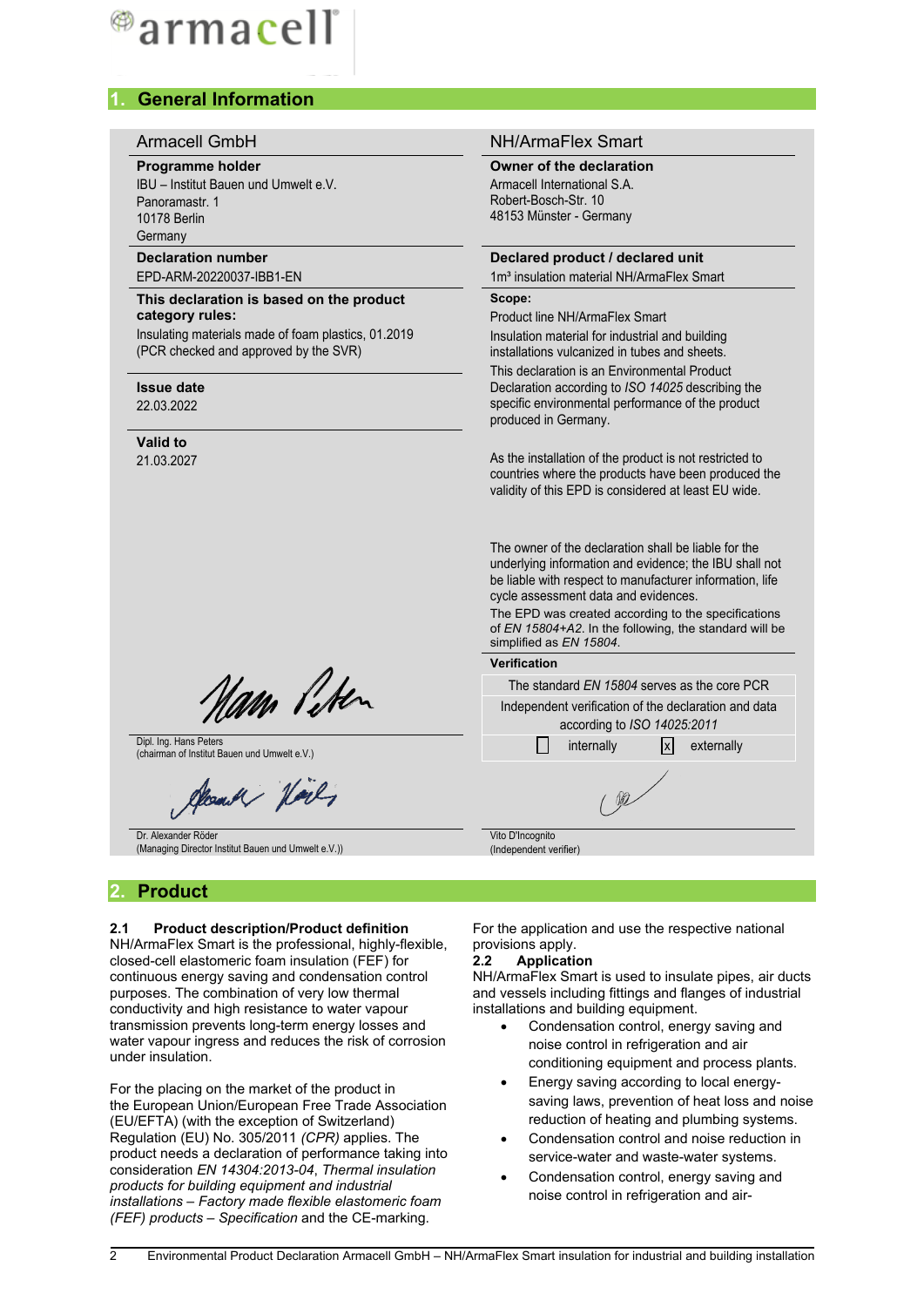

conditioning equipment in the ship-building sector.

# **2.3 Technical Data**

#### **Constructional data**

| <b>Name</b>                                                           | Value                                   | Unit              |
|-----------------------------------------------------------------------|-----------------------------------------|-------------------|
| Gross density                                                         | 62.5                                    | kg/m <sup>3</sup> |
| Water vapour diffusion resistance<br>factor acc. to EN 12086, EN13469 | $\geq 2000$                             |                   |
| Thermal conductivity                                                  | 0,040<br>$(0^{\circ}C)$                 | W/(mK)            |
| Maximum service temperature acc. to<br>EN 14706, EN 14707             | $+110$                                  | °C                |
| Minimum service temperature                                           | -50                                     | °C                |
| Reaction to fire acc. to EN 13501-1                                   | Tubes:<br>DL-s2,<br>d0/<br>Sheets:<br>F |                   |
| Structure-borne sound transmission                                    | not                                     |                   |
| lacc. to EN ISO 3822-1                                                | relevant                                |                   |
| Weighted sound absorption coefficient                                 | not                                     |                   |
| aw acc. to EN ISO 11654                                               | relevant                                |                   |

Insulation materials on the basis of synthetic rubber do not absorb moisture from the air. For this reason the normal building moisture does not lead to an increase in thermal conductivity.

Performance data of the product in accordance with the declaration of performance with respect to its essential characteristics according to *EN 14304:2013- 04, Thermal insulation products for building equipment and industrial installations – Factory made flexible elastomeric foam (FEF) products – Specification*

#### **2.4 Delivery status**

Halogen free FEF made of cross-linked elastomer is supplied as sheets, tubes and shaped pieces. Products with self-adhesive backings/closures are available; these variations are not included in the calculations. Insulation thicknesses are available for all common pipe diameters up to an outer diameter of 114 mm (tubes).

#### **2.5 Base materials/Ancillary materials**

ArmaFlex Smart is a highly flexible insulation material based on synthetic rubber, which consists of around 20 basic components. The following table displays the composition split into functional substance groups.

| <b>Name</b>                                      | Value | Unit          |
|--------------------------------------------------|-------|---------------|
| Rubber and polymers                              | 23    | $\frac{0}{0}$ |
| Fillers and pigments                             |       | $\%$          |
| <b>Blowing agent</b>                             |       | %             |
| Vulcanisation system, additives,<br>plasticisers | 17    | $\%$          |
| Flame retardant                                  | 50    |               |

This product/article/at least one partial article contains substances listed in the candidate list (date: 17.01.2022) exceeding 0.1 percentage by mass: **No**

This product/article/at least one partial article contains other CMR substances in categories 1A or 1B which

are not on the candidate list, exceeding 0.1 percentage by mass: **No**

Biocide products were added to this construction product or it has been treated with biocide products (this then concerns a treated product as defined by the (EU) Ordinance on Biocide Products No. 528/2012): **No**

The products may contain traces of azodicarbonamide (ADCA). Possible minimal residual amounts are included in the polymer matrix. A health impairment can be excluded. For the production of insulation material based on synthetic rubber, there is presently no alternative to ADCA available.

Synthetic rubber determines the flexibility; Fillers determine the fire properties and firmness; Blowing agent causes the expansion process during manufacturing;

Accelerator and sulphur enable the vulcanisation; Plasticizers determine the flexibility; Flame retardants ensure fire resistance.

# **2.6 Manufacture**

ArmaFlex Smart products are manufactured in a pressureless, continuous and discontinuous production process.

In the first step, a homogenous compound is produced with rubber, additives, ancillary materials, blowing and vulcanization agents. This is done on the rolling mill or in the internal mixer followed by the rolling mill. Rubber extruders are used to process the compounds to produce raw profiles with defined dimensions. Here exact compliance with the dimensions for the raw profile is crucial for the dimensional accuracy of the foamed product.

In the case of the discontinuous, pressureless production process, the raw profiles are cut to length and then foamed in a hot-air oven. In the case of the continuous, pressureless process, the extruded profile is fed directly onto a vulcanization line whose energy source may be hot air.

In foam production, vulcanization and blowing processes run alongside each other. Both reactions are regulated by temperature control. Recipe and temperature control determine the properties of the foam.

#### **Quality assurance:**

EC Certificate of conformity no. 0543 of the Gütegemeinschaft Hartschaum e.V. Celle. Quality management system in accordance with *EN ISO 9001*.

#### **2.7 Environment and health during manufacturing**

During all manufacturing steps and at all production sites of Armacell, the production follows the national guidelines and regulations. A regenerative thermal oxidizer is installed to treat exhaust air. Certification of the environmental management system is in accordance with *ISO 14001*.

# **2.8 Product processing/Installation**

The product is installed by using knives. No special tools, nor specific protection is necessary. When applying adhesives the information given in the relevant safety data sheets is to be heeded.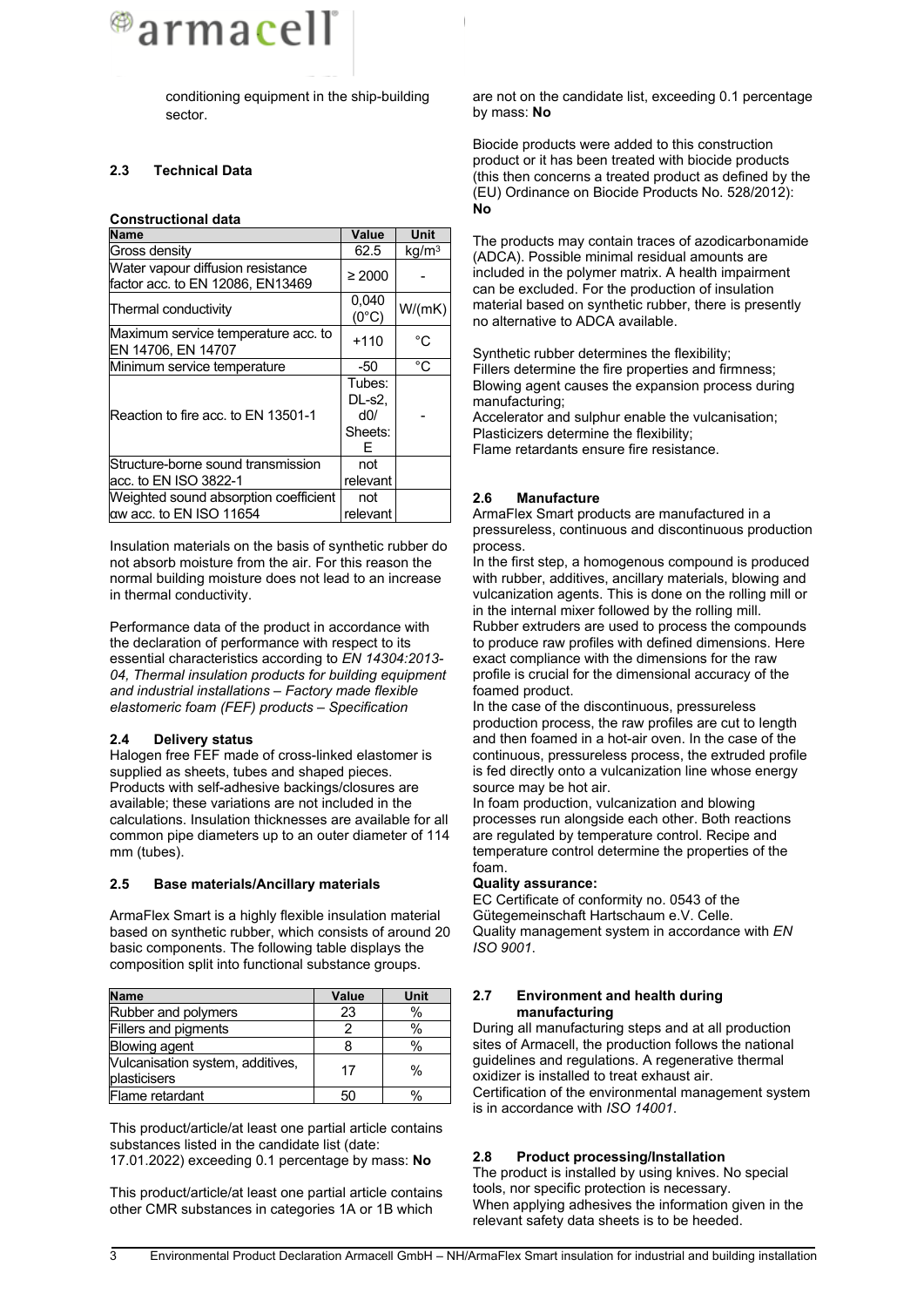# <sup>@</sup>armacell

The recommendations for installing the product depend on the product and system and are described in the respective documents (e.g. Armaflex application manual) or the data sheets. More details under www.armacell.com.

# **2.9 Packaging**

As a rule, ArmaFlex Smart products are packaged in cardboard boxes and transported on reusable pallets (For the LCA calculation of this EPD though, 100% incineration is assumed). Over-sized rolls of sheet material are packaged in polyethylene (PE) foil. The cardboard boxes are usually recycled through Interseroh's dual system.

# **2.10 Condition of use**

When the products are used for the purpose for which they are intended, there are no changes in the material composition during use, except in the event of extraordinary impacts (see 2.14).

# **2.11 Environment and health during use**

Ingredients: There are no particular aspects of the material composition during use. *Eurofins Product Testing* A/S has tested a wide range and varieties of typical FEF (Flexible Elastomeric Foam) products marketed in the EU from *CEFEP* (European Group of FEF manufacturers). Sampling, testing and evaluation were performed according to *CEN TS 16516, AgBB, ISO 16000-3, ISO 16000-6, ISO 16000-9, ISO 16000-11* in the latest versions. Based on the loading factor  $0.05 \text{ m}^2/\text{m}^3$ , which was determined after consideration of real life applications with FEF products (in living rooms) and recommendation of experts of the test institute, all

results were clearly below the limit values. For example, the determined total volatile organic compound (TVOC) after 28 days was for all samples below 100 mg/m3. Certificates are available on request.

# **2.12 Reference service life**

ArmaFlex Smart products are long-lasting products. Findings show that when used and installed properly they can have an estimated service life of more than 50 years. It is practically only restricted by the service life of the equipment or whole building, which can extent that time period. The insulation performance is almost completely maintained over the entire service life. The insulation performance is only compromised by extraordinary impacts and damage during construction,

# **2.13 Extraordinary effects**

**Fire**

# **3. LCA: Calculation rules**

# **3.1 Declared Unit**

The declaration refers to 1  $m<sup>3</sup>$  insulation product. For the LCA calculations the average density per product brand is used.

According to *EN 13501*, ArmaFlex Smart is classified as a combustible insulation material. Due to its material structure it does not contribute to an uncontrollable spread of fire under installation conditions typical on a building site. ArmaFlex Smart does not drip under practical fire conditions, this means that fire spread is ruled out. The product is selfextinguishing and therefore only makes a minor contribution to the actual fire event. There is no possibility of the material self-igniting. ArmaFlex Smart does not propagate the fire either horizontally or vertically.

#### **Fire protection**

| <b>Name</b>       | Value       |
|-------------------|-------------|
|                   | Tubes: DL   |
| Euro class        | / Sheets:   |
|                   |             |
|                   | Tubes: $d0$ |
| Burning droplets  | / Sheets: - |
|                   | Tubes: s2   |
| Smoke development | / Sheets: - |

#### **Water**

Armacell insulation materials have a high resistance to water vapour transmission which keeps possible water vapour transmission processes to a minimum permanently. Therefore, a significant reduction in the insulation effect can be ruled out permanently. If the insulation material is exposed to water over a long period of time (e.g. flooding) it should be replaced.

#### **Mechanical destruction**

ArmaFlex Smart insulation materials are flexible foams and thus display limited mechanical stability. Therefore, if the material will be subject to greater mechanical impact it should be protected appropriately, e.g. by a metal jacket or Arma-Chek covering.

ArmaFlex Smart products are not UV resistant. If the material is subject to UV-rays it should be protected accordingly.

# **2.14 Re-use phase**

If removed properly the product can be re-used. Correctly sorted material can be ground and used to manufacture new products (e.g. ArmaSound). For the LCA calculation of this EPD though, 100% incineration is assumed.

# **2.15 Disposal**

Dispose of the materials according to local regulations. Regulated by the *European Waste Catalogue*: Waste code 07 02 13 (waste plastic). Note: Please observe *Commission Decision 2001/118/EC*.

# **2.16 Further information**

Further information on **ArmaFlex®** can be found on the manufacturer's website www.armacell.com. Detailed specification clauses for the products are provided at www.armaflex.de.

As additional information and support for installers the thermal conductivity coefficient (lambda-value) and Rvalue per 20 cm thickness per product brand are given.

#### **Declared unit**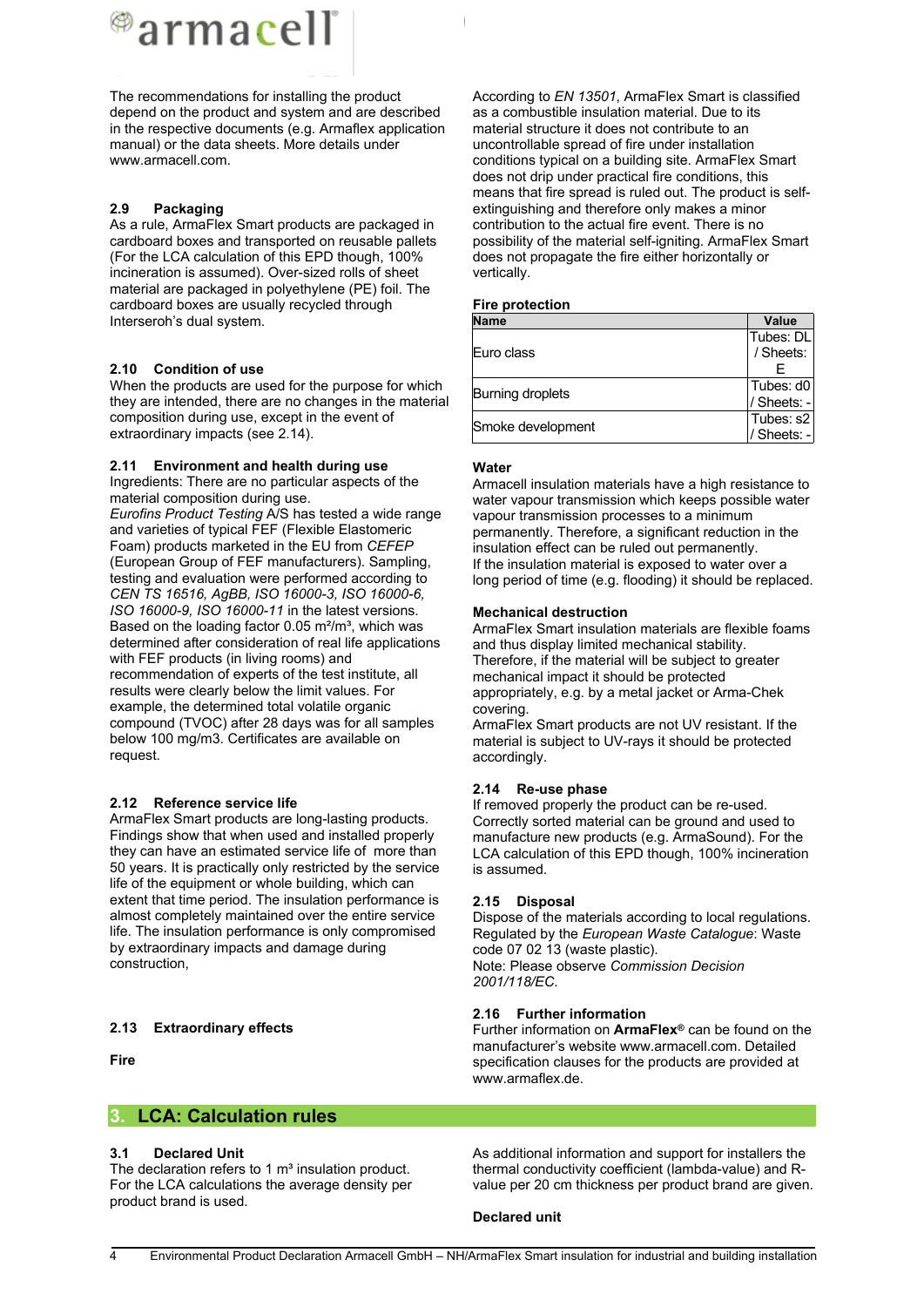# ®armacell®

| <b>Name</b>               | Value | Unit              |
|---------------------------|-------|-------------------|
| Declared unit             |       | m <sup>3</sup>    |
| Gross density             | 62.5  | kq/m <sup>3</sup> |
| Conversion factor to 1 kg | 62.5  |                   |

Thermal conductivity  $\lambda$  : 0.040 W/(mK (0°C) R-value – thickness: 20 cm: 5.0 (m²K)/W

#### **3.2 System boundary**

The data collection refers to the yearly production in 2020. The following life cycle stages are considered:

Type of EPD: Cradle-to-Gate with options:

#### Production A1-A3:

The LCA calculation covers the production of the raw materials (supply chain  $-$  A1), the mixing of raw materials according to the respective recipes (MasterBatch) exclusively done in Münster, Germany, the transport (A2) of the MasterBatches to the production facility for foaming and the foaming process (A3) in Germany, Spain or Poland, including the packaging material.

Transport A4:

Average values for the transport from factory gate to construction site are assumed.

Installation A5:

The installation considers the production of off-cuts, incineration of these off-cuts and the disposal scenario for the packaging material. Auxiliaries like adhesives or tapes or energy for installation are not considered. End-of-life C2, C3:

An incineration scenario for the used and demolished product, including an assumption for the transport to disposal, is covered.

Benefits for the next product system D:

Credits for electrical and thermal energy resulting from the waste incineration process of the off-cut material and packaging (A5) and the product (C3) are declared in module D.

# **3.3 Estimates and assumptions**

Scenario assumptions:

Installation (A5):

The additional demand of material for installation depends on the specific frame conditions of the building and pipe system to be insulated. Parts of the product can be joined; thus installation off-cut is very small. A loss of 1% is assumed.

Transport to customer (A4):

Armacell's data collectors reported average figures for the distribution of their material. Depending on the country, the transport distance varies from 500 km to 800 km

End-of-life (C2, C3):

The transport from place of usage to a waste incineration plant is assumed as 100 km.

After the demolition of the product a current realistic End-of-life scenario is the incineration of the material. According to the reported net calorific value of the materials and the elementary composition, a partial stream consideration for the incineration process of PVC-products is applied as an approximation for all declared products.

Inventory estimations and approximations:

The reported recipes for the rubber mixes contain specific substances of the rubber industry. For these materials only partly life cycle inventories are available. Approximations are used with the consideration of similar supply chain effort or similar elementary composition. Partly an estimation is modelled using pre-products of the specific material and adding an energy effort as well as considering the treatment of production residues for this step in the supply chain.

# **3.4 Cut-off criteria**

In the assessment, all reported data from the production process are considered, utilised thermal energy, and electric power consumption using best available life cycle inventory (LCI) datasets. Thus material and energy flows contributing less than 1% of mass or energy are considered.

No cut-off criteria are applied in the foreground data in this study.

For cut-off criteria in the background system, see the information provided in the modelling principles and specific documentations (documentation.gabisoftware.com).

# **3.5 Background data**

The LCA model is created using the *GaBi* ts Software system (v10) for life cycle engineering, developed by Sphera. The *GaBi* LCI database provides the life cycle inventory data for several of the raw and process materials obtained from the background system. The most recent update of the database was 2021 (Service Pack CUP 2021.02)

#### **3.6 Data quality**

The foreground data collected by the manufacturer are based on yearly production amounts and extrapolations of measurements on specific machines and plants.

Most of the necessary life cycle inventories for the basic materials are available in the *GaBi* database. The last update of the database was in 2021 (Service Pack CUP 2021.02).

Further LCIs for materials of the supply chain of the basic materials are approximated with LCIs of similar materials or estimated by the combination of available LCIs.

For electrical and thermal energy regional specific grid mixes and regional specific supply for natural gas are considered.

# **3.7 Period under review**

The production data refer to an average of the year 2020.

# **3.8 Allocation**

Allocation of upstream data:

For all refinery products, allocation by mass and net calorific value is applied. The specific manufacturing route of every refinery product is modelled and so the impacts associated with the production of these products are calculated individually.

Materials and chemicals used in the manufacturing process are modelled using the allocation rule most suitable for the respective product. For further information on a specific product see documentation.gabi-software.com.

Allocation in the foreground data:

Part of the production residues (ca. 2%) are used for the manufacturing of a non-declared product (ArmaSound). These materials leave the process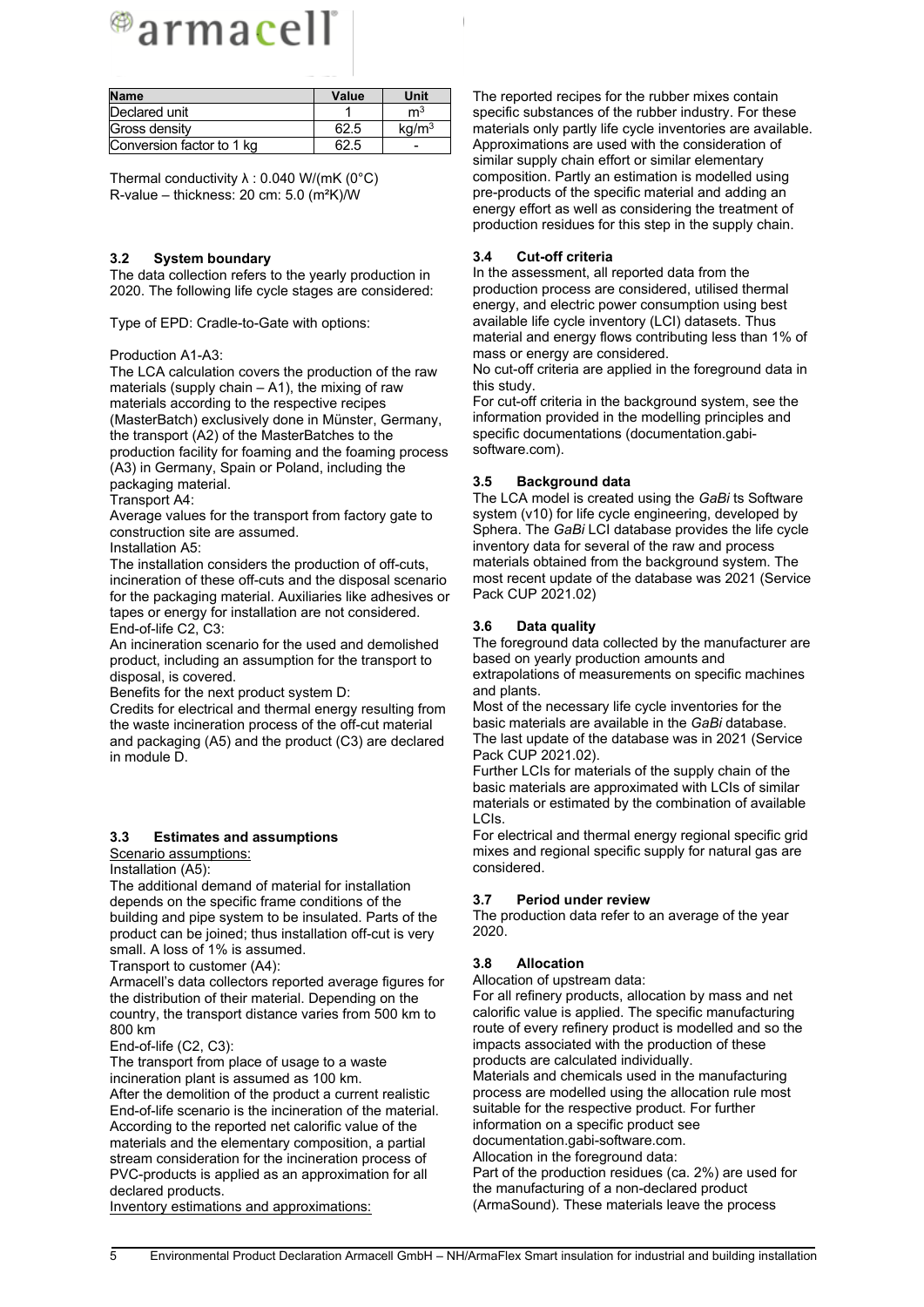

without further consideration of any treatment and without credit (cut-off-approach).

No further allocation is applied in the software model. The overall production of the Armacell production facilities comprises further products beside the products considered in this study. Data for thermal and electrical energy, as well as auxiliary material, refer to the declared products only. During data collection the allocation is done via mass, area, pieces or time spent in the machine, depending on the process step and reasonable split. The data collectors at Armacell decided on the distribution basis. Allocation for waste materials:

Production waste is sent to a waste incineration plant and to landfill (Spain). The resulting electrical and thermal energy from the incineration process is looped inside module A1-A3. The quality of the recovered energy is assumed to be the same as that of the input energy.

Landfilling of plastic material is assumed not to deliver any landfill gas.

All applied incineration processes are displayed via a partial stream consideration for the combustion process, according to the specific composition of the incinerated material. For the waste incineration plant an R1-value of > 0.6 is assumed.

Environmental burden of the incineration of installation residues (off-cuts), packaging and the product in the end-of-life scenario is assigned to the system (A5 or C3); resulting credits for thermal and electrical energy are declared in module D.

The credits for thermal and electrical energy are calculated via inversion of the life cycle inventory of European average data. Allocation for waste paper:

Paper/corrugated board is used as packaging material and this usually includes a mix of recycled and virgin fibres. When modelling the production of paper, the scrap paper that is used in this process has been assumed to be burden free. Similarly, waste paper arising in the product life cycle is assumed to be recycled. Robust data on paper and cardboard recycling are not promptly available and refer to a very complex system. Hence, to apply this methodology consistently throughout the model, a cut-off approach has been applied, i.e., input of waste paper is considered without environmental burden, resulting waste paper is not credited. The recycling process and the production process of paper are merged in the production process. The C-balance referring to fresh fibre is corrected via  $CO<sub>2</sub>$  emissions (biotic) (assumption of final rotting or incineration in the time frame of 100 years).

#### **3.9 Comparability**

Basically, a comparison or an evaluation of EPD data is only possible if all the data sets to be compared were created according to *EN 15804* and the building context, respectively the product-specific characteristics of performance, are taken into account.

The used background dataset DB has been GaBi 2021 (Service Pack CUP 2021.02).

# **4. LCA: Scenarios and additional technical information**

#### **Characteristic product properties Information on biogenic Carbon**

The biogenic carbon content quantifies the amount of biogenic carbon in a construction product leaving the factory gate, and it shall be separately declared for the product and any accompanying packaging.If the total mass of biogenic carbon containing materials is less than 5 % of the total mass of the product and accompanying packaging, the declaration of biogenic carbon content may be omitted. The mass of packaging containing biogenic carbon shall always be declared.Note: 1 kg biogenic Carbon is equivalent to 44/12 kg of CO2

#### **Information on describing the biogenic Carbon Content at factory gate**

| <b>Name</b>                        | Value | Unit |  |
|------------------------------------|-------|------|--|
| Biogenic Carbon Content in product |       | ka C |  |
| Biogenic Carbon Content in         | 26.93 | kg C |  |
| accompanying packaging             |       |      |  |

The embodied biogenic carbon leaves the system in Module A5.

The following technical information serves as a basis for the declared modules. The values refer to the declared unit of 1  $m<sup>3</sup>$ .

| Transport to the building site (A4) |  |
|-------------------------------------|--|
|-------------------------------------|--|

| <b>Name</b>                                    | Value | Unit        |
|------------------------------------------------|-------|-------------|
| Litres of fuel                                 | 0.2   | $ I/100$ km |
| Transport distance                             | 800   | km          |
| Capacity utilisation (including empty<br>runs) | 85    | $\%$        |

#### **Installation into the building (A5)**

| <b>Name</b>          | Value | Unit |
|----------------------|-------|------|
| <b>Material loss</b> |       | 0/   |

#### **Estimated service life**

| <b>Name</b>                                | Value | Unit |
|--------------------------------------------|-------|------|
| Life Span according to the<br>manufacturer | 50    |      |

# **End of life (C1-C4)**

| <b>Name</b>            | Value | Unit |
|------------------------|-------|------|
| Energy recovery in WIP |       | ٢a   |

#### **Reuse, recovery and/or recycling potentials (D), relevant scenario information**

Module D includes the credits of the incineration processes from A5 (off-cut of product installation, packaging waste) and C3 (incineration of the product). A waste incineration plant with an R1-value > 0.6 is assumed.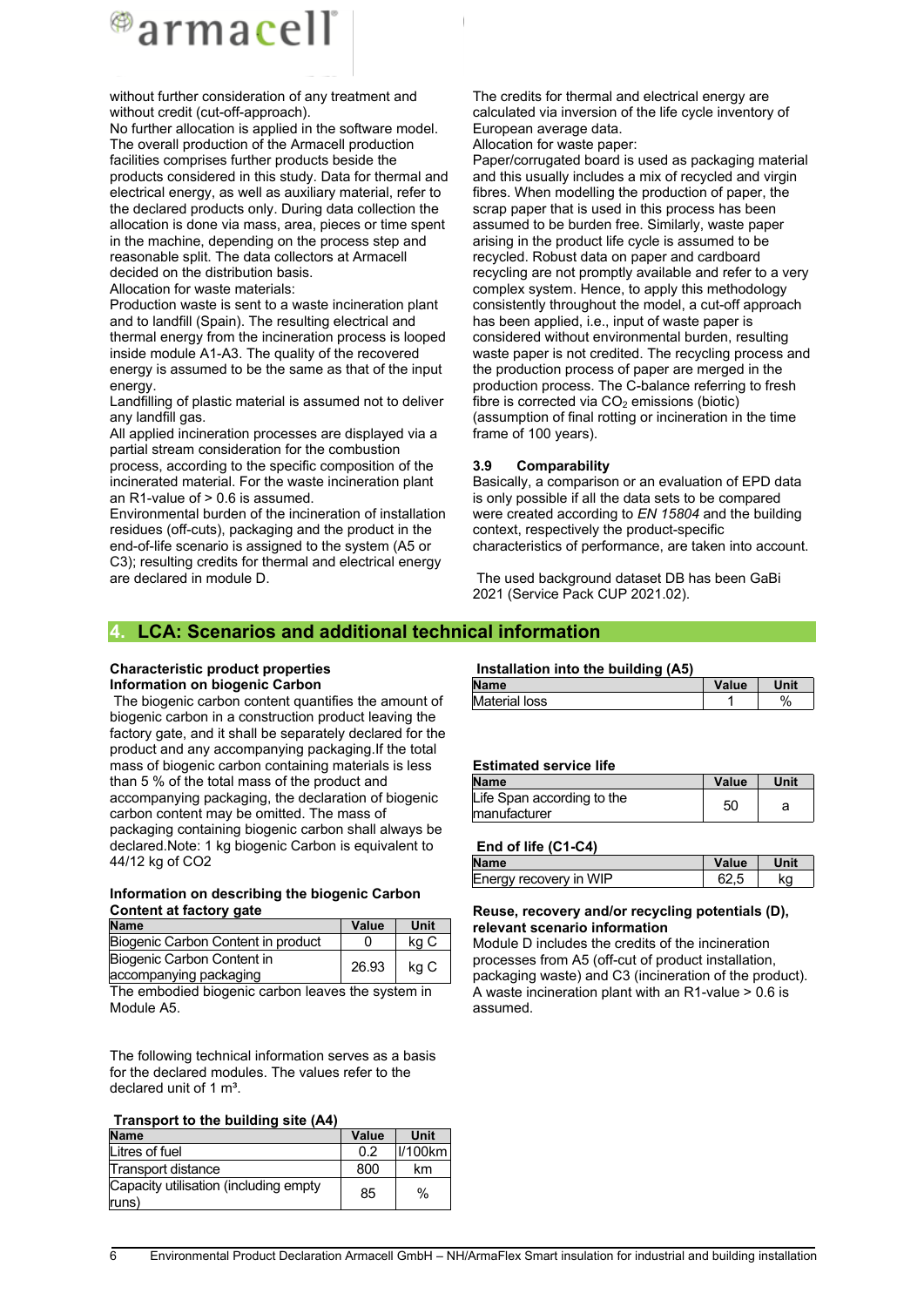<sup>@</sup>armacell

# **5. LCA: Results**

The following information on environmental impacts is expressed with the impact category parameters of LCIA using characterisation factors. The chosen characterisation factors fulfil the requirements of *EN 15804*.

#### **Disclaimer**:

**EP-freshwater**: This indicator has been calculated as "kg P eq" as required in the characterization model (EUTREND model, Struijs et al., 2009b, as implemented in ReCiPe; http://eplca.jrc.ec.europa.eu/LCDN/developerEF.xhtml)

# **DESCRIPTION OF THE SYSTEM BOUNDARY (X = INCLUDED IN LCA; ND = MODULE OR INDICATOR NOT DECLARED; MNR = MODULE NOT RELEVANT)**

|                                                                                                            | PRODUCT STAGE |                | <b>CONSTRUCTI</b><br>ON PROCESS<br><b>STAGE</b>                              |          |                                                                                                             | <b>USE STAGE</b> |                                   |              |                            |                           | END OF LIFE STAGE          | <b>BENEFITS AND</b><br><b>LOADS</b><br><b>BEYOND THE</b><br><b>SYSTEM</b><br><b>BOUNDARIES</b> |                         |                            |                         |                                                                                                        |
|------------------------------------------------------------------------------------------------------------|---------------|----------------|------------------------------------------------------------------------------|----------|-------------------------------------------------------------------------------------------------------------|------------------|-----------------------------------|--------------|----------------------------|---------------------------|----------------------------|------------------------------------------------------------------------------------------------|-------------------------|----------------------------|-------------------------|--------------------------------------------------------------------------------------------------------|
| Raw materia<br><b>Alddns</b>                                                                               | Transport     | Manufacturing  | Transport from the<br>gate to the site                                       | Assembly | Jse                                                                                                         | Maintenance      | Repair                            | Replacement  | Refurbishment              | Operational energy<br>use | Operational water<br>use   | De-construction<br>demolition                                                                  | Transport               | Waste processing           | Disposal                | Recovery-<br>Recycling<br>potential<br>Reuse-                                                          |
| A1                                                                                                         | A2            | A <sub>3</sub> | A4                                                                           | A5       | <b>B1</b>                                                                                                   | <b>B2</b>        | B <sub>3</sub>                    | <b>B4</b>    | <b>B5</b>                  | <b>B6</b>                 | <b>B7</b>                  | C <sub>1</sub>                                                                                 | C <sub>2</sub>          | C <sub>3</sub>             | C <sub>4</sub>          | D                                                                                                      |
| X                                                                                                          | X             | X              | X                                                                            | X        | <b>ND</b>                                                                                                   | <b>ND</b>        | <b>MNR</b>                        | <b>MNR</b>   | <b>MNR</b>                 | <b>ND</b>                 | <b>ND</b>                  | <b>ND</b>                                                                                      | X                       | X                          | <b>ND</b>               | $\boldsymbol{\mathsf{X}}$                                                                              |
|                                                                                                            |               |                |                                                                              |          |                                                                                                             |                  |                                   |              |                            |                           |                            |                                                                                                |                         |                            |                         | RESULTS OF THE LCA - ENVIRONMENTAL IMPACT according to EN 15804+A2: 1 m <sup>3</sup> NH/ArmaFlex Smart |
|                                                                                                            |               |                |                                                                              |          | insulation for industrial and building installation                                                         |                  |                                   |              |                            |                           |                            |                                                                                                |                         |                            |                         |                                                                                                        |
|                                                                                                            |               |                | <b>Core Indicator</b>                                                        |          |                                                                                                             |                  | <b>Unit</b>                       |              | A1-A3                      | A4                        |                            | A <sub>5</sub>                                                                                 | C <sub>2</sub>          |                            | C <sub>3</sub>          | D                                                                                                      |
|                                                                                                            |               |                | Global warming potential - total                                             |          |                                                                                                             |                  | [kg CO <sub>2</sub> -Eq.]         |              | 1.64E+2                    | 4.84E+0                   |                            | 1.07E+2                                                                                        | 2.99E-1                 |                            | $1.62E + 2$             | $-4.54E+1$                                                                                             |
|                                                                                                            |               |                | Global warming potential - fossil fuels                                      |          |                                                                                                             |                  | [kg CO <sub>2</sub> -Eq.]         |              | 2.64E+2                    | 4.80E+0                   |                            | 5.16E+0                                                                                        | 2.97E-1                 |                            | $1.62E+2$               | $-4.51E+1$                                                                                             |
|                                                                                                            |               |                | Global warming potential - biogenic<br>GWP from land use and land use change |          |                                                                                                             |                  | $[kq CO2-Eq.]$<br>[kg $CO2$ -Eq.] |              | $-1.00E + 2$<br>3.14E-1    | $-6.13E - 3$<br>3.93E-2   |                            | $1.02E + 2$<br>4.13E-3                                                                         | $-3.79E - 4$<br>2.43E-3 |                            | 3.27E-2<br>3.63E-2      | $-2.25E-1$<br>$-3.11E-2$                                                                               |
|                                                                                                            |               |                | Depletion potential of the stratospheric ozone layer                         |          |                                                                                                             |                  | [kg CFC11-Eq.]                    |              | 7.23E-10                   | 6.14E-16                  |                            | 7.31E-12                                                                                       | 3.79E-17                |                            | 2.60E-13                | $-5.14E-13$                                                                                            |
|                                                                                                            |               |                | Acidification potential, accumulated exceedance                              |          |                                                                                                             |                  | [ $mol H+-Eq.]$                   |              | 4.61E-1                    | 1.40E-2                   |                            | 8.02E-3                                                                                        | 8.65E-4                 |                            | 4.39E-2                 | $-5.89E - 2$                                                                                           |
|                                                                                                            |               |                | end compartment                                                              |          | Eutrophication, fraction of nutrients reaching freshwater                                                   |                  | [ $kgP_4-Eq$ .]                   |              | 2.43E-3                    | 1.43E-5                   |                            | 2.54E-5                                                                                        | 8.82E-7                 |                            | 4.00E-5                 | $-5.88E - 5$                                                                                           |
|                                                                                                            |               |                |                                                                              |          | Eutrophication, fraction of nutrients reaching marine end                                                   |                  | [kg N-Eq.]                        |              | 1.78E-1                    |                           | 6.37E-3                    |                                                                                                | 3.94E-4                 |                            | 1.47E-2                 | $-1.68E - 2$                                                                                           |
|                                                                                                            |               |                | compartment<br>Eutrophication, accumulated exceedance                        |          |                                                                                                             |                  | [mol N-Eq.]                       |              | $1.74E + 0$                | $7.13E-2$                 |                            | 2.92E-3<br>3.33E-2                                                                             | 4.41E-3                 |                            | $1.81E-1$               | $-1.79E-1$                                                                                             |
|                                                                                                            |               |                |                                                                              |          | Formation potential of tropospheric ozone photochemical                                                     |                  | [kg NMVOC-Eq.]                    |              | 6.10E-1                    | 1.26E-2                   |                            | 9.19E-3                                                                                        | 7.77E-4                 |                            | 4.26E-2                 | $-4.70E - 2$                                                                                           |
|                                                                                                            |               |                | oxidants<br>Abiotic depletion potential for non-fossil resources             |          |                                                                                                             |                  | [kg Sb-Eq.]                       |              | 4.59E+3                    | 6.40E+1                   |                            | 5.43E+1                                                                                        | 3.95E+0                 |                            | 3.00E+2                 | $-7.83E+2$                                                                                             |
|                                                                                                            |               |                | Abiotic depletion potential for fossil resources                             |          |                                                                                                             |                  | $1.03E - 3$<br>[MJ]               |              | 3.66E-7                    |                           | 1.05E-5                    | 2.26E-8                                                                                        |                         | 3.70E-6                    | $-7.49E - 6$            |                                                                                                        |
|                                                                                                            |               |                |                                                                              |          | Water (user) deprivation potential, deprivation-weighted                                                    |                  | $[m3$ world-Eq                    |              | 1.06E+1                    | 4.17E-2                   |                            | 2.26E+0                                                                                        | 2.58E-3                 |                            | $1.25E + 1$             | $-3.45E + 0$                                                                                           |
|                                                                                                            |               |                | water consumption (WDP)                                                      |          |                                                                                                             |                  | deprived]                         |              |                            |                           |                            |                                                                                                |                         |                            |                         | RESULTS OF THE LCA - INDICATORS TO DESCRIBE RESOURCE USE according to EN 15804+A2: 1 m <sup>3</sup>    |
|                                                                                                            |               |                |                                                                              |          | NH/ArmaFlex Smart insulation for industrial and building installation                                       |                  |                                   |              |                            |                           |                            |                                                                                                |                         |                            |                         |                                                                                                        |
|                                                                                                            |               |                | Indicator                                                                    |          |                                                                                                             |                  |                                   | Unit         | A1-A3                      |                           | A4                         | A <sub>5</sub>                                                                                 |                         | C <sub>2</sub>             | C <sub>3</sub>          | D                                                                                                      |
|                                                                                                            |               |                |                                                                              |          | Renewable primary energy as energy carrier                                                                  |                  |                                   | <b>IMJ</b>   | $1.91E + 3$                |                           | 3.57E+0                    | 1.59E+2                                                                                        |                         | 2.21E-1                    | $6.70E+1$               | $-1.77E+2$                                                                                             |
|                                                                                                            |               |                |                                                                              |          | Renewable primary energy resources as material utilization                                                  |                  |                                   | [MJ]         | 1.37E+2                    |                           | $0.00E + 0$                | $-1.37E+2$                                                                                     |                         | $0.00E + 0$                | $0.00E + 0$             | $0.00E + 0$                                                                                            |
|                                                                                                            |               |                |                                                                              |          | Total use of renewable primary energy resources                                                             |                  |                                   | [MJ]         | $2.05E + 3$                |                           | $3.57E + 0$                | $2.22E+1$                                                                                      |                         | $2.21E-1$                  | $6.70E+1$               | $-1.77E+2$                                                                                             |
|                                                                                                            |               |                |                                                                              |          | Non-renewable primary energy as energy carrier                                                              |                  |                                   | [MJ]         | 3.55E+3                    |                           | 6.40E+1                    | $6.35E+1$                                                                                      |                         | 3.96E+0                    | $1.33E + 3$             | $-7.83E+2$                                                                                             |
|                                                                                                            |               |                |                                                                              |          | Non-renewable primary energy as material utilization<br>Total use of non-renewable primary energy resources |                  |                                   | [MJ]         | 1.04E+3                    |                           | $0.00E + 0$                | $-9.11E + 0$                                                                                   |                         | $0.00E + 0$<br>3.96E+0     | $-1.03E + 3$<br>3.00E+2 | $0.00E + 0$                                                                                            |
|                                                                                                            |               |                | Use of secondary material                                                    |          |                                                                                                             |                  |                                   | [MJ]<br>[kg] | 4.59E+3<br>4.22E+1         |                           | 6.40E+1<br>$0.00E + 0$     | 5.44E+1<br>4.22E-1                                                                             |                         | $0.00E + 0$                | $0.00E + 0$             | $-7.83E+2$<br>$0.00E + 0$                                                                              |
|                                                                                                            |               |                | Use of renewable secondary fuels                                             |          |                                                                                                             |                  |                                   | [MJ]         | $0.00E + 0$                |                           | $0.00E + 0$                | $0.00E + 0$                                                                                    |                         | $0.00E + 0$                | $0.00E + 0$             | $0.00E + 0$                                                                                            |
|                                                                                                            |               |                |                                                                              |          | Use of non-renewable secondary fuels                                                                        |                  |                                   | [MJ]         | $0.00E + 0$                |                           | $0.00E + 0$                | $0.00E + 0$                                                                                    |                         | $0.00E + 0$                | $0.00E + 0$             | $0.00E + 0$                                                                                            |
| Use of net fresh water<br>RESULTS OF THE LCA - WASTE CATEGORIES AND OUTPUT FLOWS according to EN 15804+A2: |               |                |                                                                              |          |                                                                                                             |                  |                                   | [mª]         | $1.39E + 0$                |                           | 4.09E-3                    | 6.52E-2                                                                                        |                         | 2.53E-4                    | 3.27E-1                 | $-1.73E-1$                                                                                             |
|                                                                                                            |               |                |                                                                              |          |                                                                                                             |                  |                                   |              |                            |                           |                            |                                                                                                |                         |                            |                         |                                                                                                        |
| 1 m <sup>3</sup> NH/ArmaFlex Smart insulation for industrial and building installation                     |               |                |                                                                              |          |                                                                                                             |                  |                                   |              |                            |                           |                            |                                                                                                |                         |                            |                         |                                                                                                        |
| Indicator                                                                                                  |               |                |                                                                              |          |                                                                                                             |                  | Unit                              | A1-A3        |                            | A4                        | A <sub>5</sub>             |                                                                                                | C <sub>2</sub>          | C <sub>3</sub>             | D                       |                                                                                                        |
| Hazardous waste disposed<br>Non-hazardous waste disposed                                                   |               |                |                                                                              |          |                                                                                                             |                  |                                   | [kg]         | 2.54E-5                    |                           | 3.23E-9                    | 2.58E-7                                                                                        |                         | 1.99E-10                   | 5.36E-8<br>9.94E+1      | $-1.76E - 7$                                                                                           |
|                                                                                                            |               |                | Radioactive waste disposed                                                   |          |                                                                                                             |                  |                                   | [kg]<br>[kg] | 3.46E+1<br>8.04E-2         |                           | 9.51E-3<br>7.75E-5         | 1.53E+0<br>1.14E-3                                                                             |                         | 5.88E-4<br>4.79E-6         | 8.82E-3                 | $-3.67E-1$<br>$-5.68E - 2$                                                                             |
|                                                                                                            |               |                | Components for re-use                                                        |          |                                                                                                             |                  |                                   | [kg]         | $0.00E + 0$                |                           | $0.00E + 0$                | $0.00E + 0$                                                                                    |                         | $0.00E + 0$                | $0.00E + 0$             | $0.00E + 0$                                                                                            |
|                                                                                                            |               |                | Materials for recycling                                                      |          |                                                                                                             |                  |                                   | [kg]         | $0.00E + 0$                |                           | $0.00E + 0$                | 5.38E+1                                                                                        |                         | $0.00E + 0$                | $0.00E + 0$             | $0.00E + 0$                                                                                            |
|                                                                                                            |               |                | Materials for energy recovery                                                |          |                                                                                                             |                  |                                   | [kg]<br>[MJ] | $0.00E + 0$                |                           | $0.00E + 0$                | $0.00E + 0$                                                                                    |                         | $0.00E + 0$                | $0.00E + 0$             | $0.00E + 0$                                                                                            |
| Exported electrical energy<br>Exported thermal energy                                                      |               |                |                                                                              |          |                                                                                                             |                  |                                   |              | $0.00E + 0$<br>$0.00E + 0$ |                           | $0.00E + 0$<br>$0.00E + 0$ | 2.88E+1<br>$5.17E+1$                                                                           |                         | $0.00E + 0$<br>$0.00E + 0$ | 1.63E+2<br>2.98E+2      | $0.00E + 0$<br>$0.00E + 0$                                                                             |

Exported thermal energy **EXPORTED 10.00E+0** 0.00E+0 5.17E+1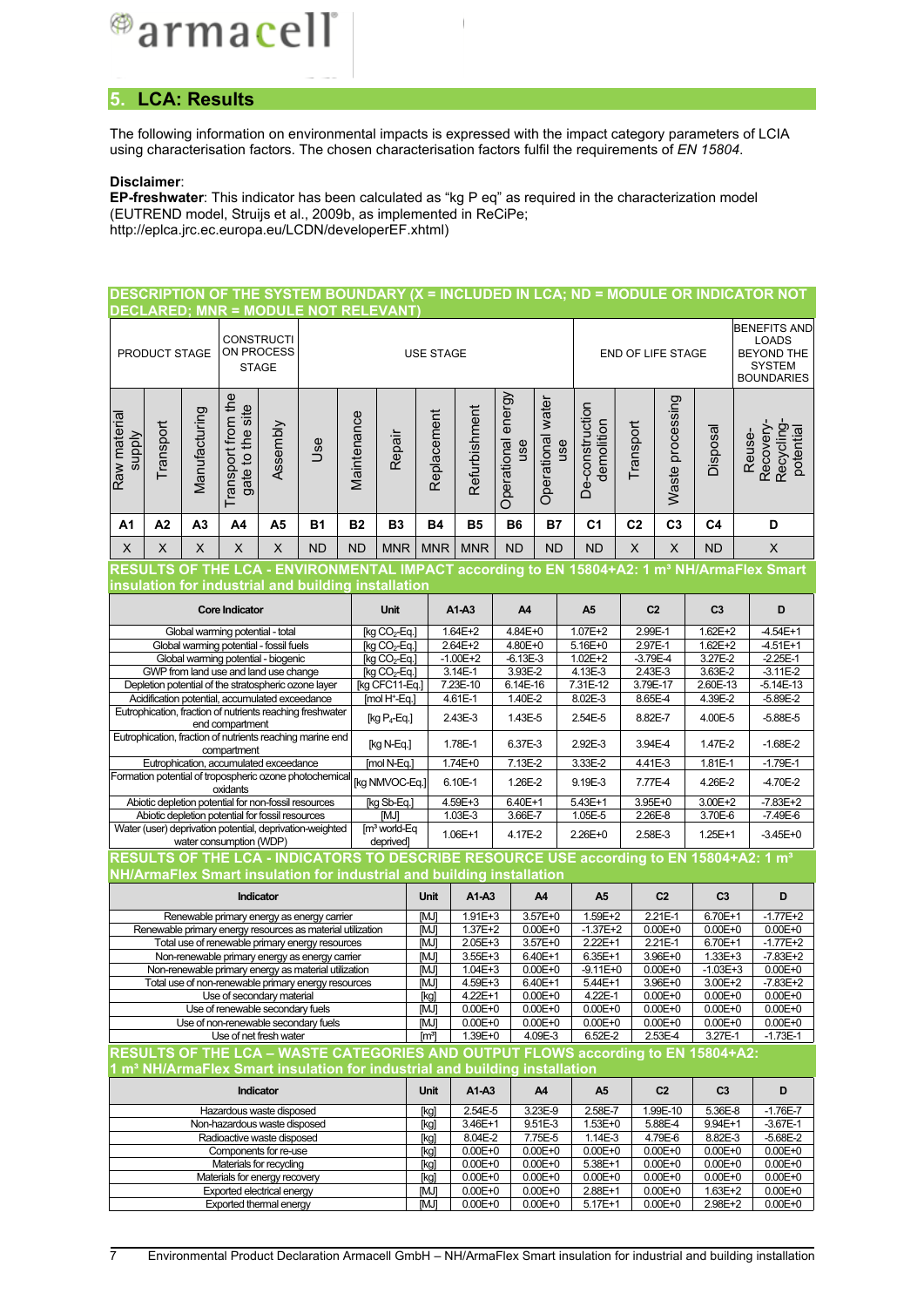

| RESULTS OF THE LCA - additional impact categories according to EN 15804+A2-optional:<br>$1\ \text{m}^3$ NH/ArmaFlex Smart insulation for industrial and building installation |                              |             |           |                |                |                |              |  |  |
|-------------------------------------------------------------------------------------------------------------------------------------------------------------------------------|------------------------------|-------------|-----------|----------------|----------------|----------------|--------------|--|--|
| Indicator                                                                                                                                                                     | Unit                         | $A1-A3$     | A4        | A <sub>5</sub> | C <sub>2</sub> | C <sub>3</sub> | D            |  |  |
| Potential incidence of disease due to PM emissions                                                                                                                            | <b>Disease</b><br>Incidencel | 7.75E-6     | 7.81E-8   | 1.05E-7        | 4.82E-9        | $1.12E - 6$    | $-5.07E - 7$ |  |  |
| Potential Human exposure efficiency relative to U235                                                                                                                          | [kBq U235-<br>Eq.]           | $8.49E + 0$ | $1.11E-2$ | 1.33E-1        | 6.85E-4        | 9.18E-1        | $-9.32E + 0$ |  |  |
| Potential comparative toxic unit for ecosystems                                                                                                                               | <b>ICTUel</b>                | $3.71E + 3$ | 4.62E+1   | 4.24E+1        | $2.86E + 0$    | 2.46E+2        | $-1.64E+2$   |  |  |
| Potential comparative toxic unit for humans - cancerogenic                                                                                                                    | <b>ICTUhl</b>                | 7.09E-8     | 9.33E-10  | 9.53E-10       | 5.76E-11       | 9.86E-9        | $-7.46E-9$   |  |  |
| Potential comparative toxic unit for humans - not cancerogenic                                                                                                                | <b>ICTUhl</b>                | 5.27E-6     | 5.44E-8   | 6.94E-8        | 3.36E-9        | 1.05E-6        | $-2.94E - 7$ |  |  |
| Potential soil quality index                                                                                                                                                  |                              | $6.96E + 3$ | 2.20E+1   | 7.24E+1        | $1.36E + 0$    | 6.60E+1        | $-1.21E+2$   |  |  |

Disclaimer 1 – for the indicator "potential Human exposure efficiency relative to U235". This impact category deals mainly with the eventual impact of low dose ionizing radiation on human health of the nuclear fuel cycle. It does not consider effects due to possible nuclear accidents, occupational exposure nor radioactive waste disposal in underground facilities. Potential ionizing radiation from the soil, from radon and some construction materials, is also not measured by this indicator.

Disclaimer 2 – for the indicators "abiotic depletion potential for fossil resources", "abiotic depletion potential for non-fossil resources", "water (user) deprivation potential", "deprivation-weighted water consumption", "potential comparative toxic unit for ecosystems", "potential comparative toxic unit for humans - cancer effects", "potential comparative toxic unit for humans – non-cancer effects", "potential soil quality index

The results of this environmental impact indicator shall be used with care as the uncertainties on these results are high or as there is limited experience with the indicator.

# **6. LCA: Interpretation**

The supply chain, i.e. the production of the purchased materials, causes the highest influence on all impact categories and the primary energy.

#### **Global Warming Potential**

Looking at the **GWP** for the overall declared life cycle phases, including production (A1-A3), transport (A4, C2), installation (losses) (A5) and end-of-life (C3, D), the production (A1-A3) contributes to 42%. The production in the supply chain (A1) already contributes 34% to the total GWP value. Thus, every increase in the production yield directly improves the environmental performance of the products. The foaming process (A3), which includes the electrical and thermal energy for the mixing, the vulcanisation and blowing step as well as the production of the packaging materials, shows a significant influence on GWP of the life cycle with 8%. Module A5 covers the production and disposal (=incineration) of the off-cut material assumed as 1% loss in respect to the required insulation material. Additionally, the emissions of the incineration of packaging material (plastic, wood) in a waste incineration plant are considered. The installation step contributes with 27% to the overall GWP. As end-of-life scenario, incineration is considered. The emissions of the product (C3) contribute to 41% of the

overall green house gas emissions. At the same time a credit (D) of 12% is given to the next system, due to the use of electrical and thermal energy, gained in the incineration processes for the product and the off-cut material.

#### **Further impact categories**

The end-of-life scenarios have less influence on the other considered impact categories than on GWP. The main contribution of the considered life cycle phases is concentrated on modules A1-A3. The energy consumption in the foaming step influences all impact categories; variations depend on the national grid mixes for electricity.

#### **Primary Energy Demand**

The total primary energy demand is for both categories (renewable and non-renewable) significantly (> 100%) influenced by the production of the modules A1-A3. The other modules play a minor role (C3 with about 6%)

The share of primary energy bound as material accounts for about 19%, which is partly recovered and credited for in module D (-15%)

# **7. Requisite evidence**

#### 7.1 VOC emissions

*Eurofins Product Testing A/S* has tested a wide range and varieties of typical FEF (Flexible Elastomeric Foam) products marketed in the EU from *CEFEP* (European Group of FEF manufacturers). Sampling, testing and evaluation were performed according to *CEN TS 16516, AgBB, ISO 16000-3, ISO 16000-6, ISO 16000-9, ISO 16000-11* in the latest versions. Based on the loading factor  $0.05 \text{ m}^2/\text{m}^3$ , which were determined after consideration of real life applications with FEF products (in living rooms) and recommendation of the experts of the test institute, all results were clearly below the limit values. For example the determined total volatile organic compound (TVOC) after 28 days was for all samples below 100 mg/m<sup>3</sup>. Certificates are available on request.

7.2 Leaching performance According to EN 13468 is the content of water-soluble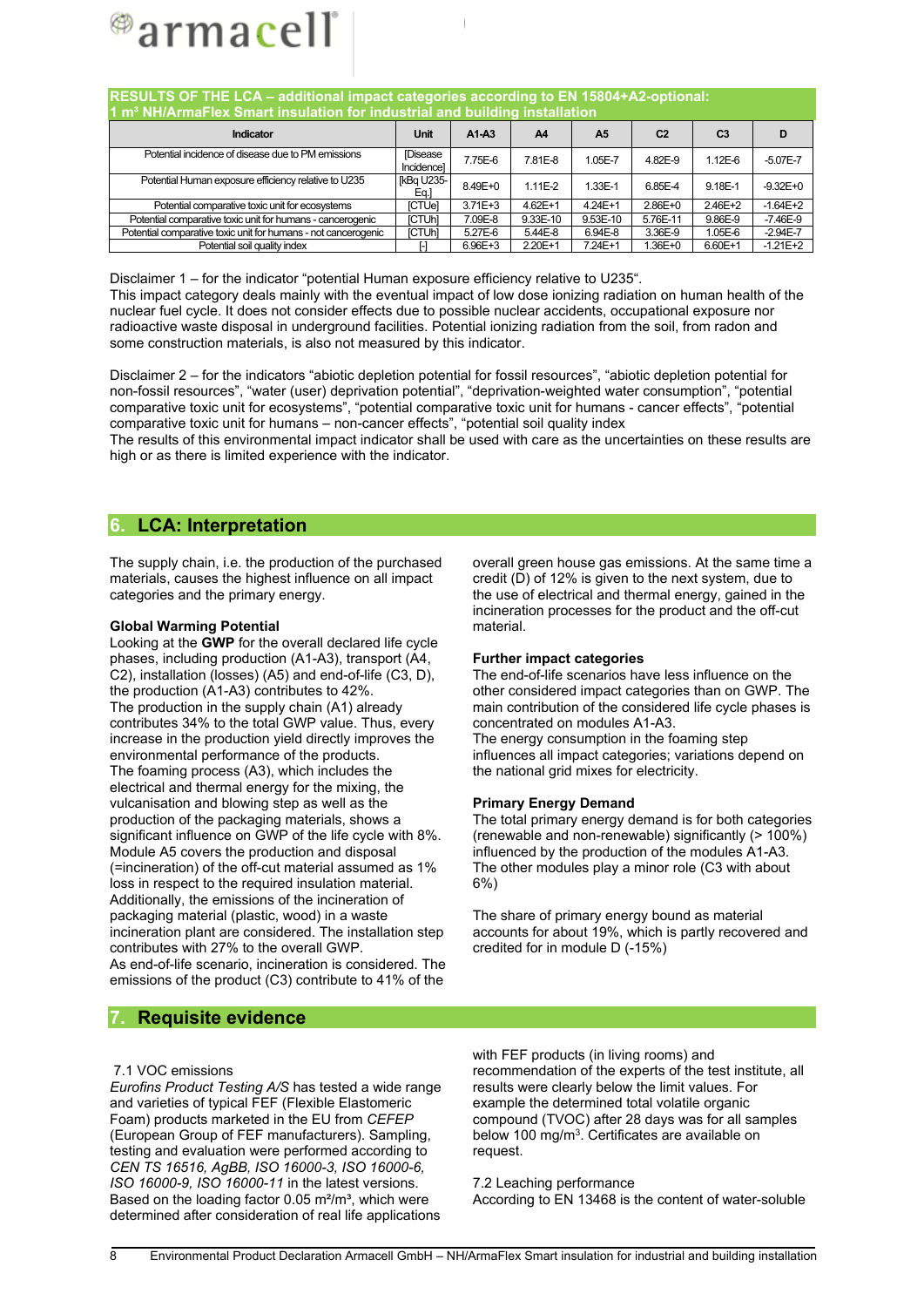

chloride ions for NH/Armaflex ≤ 80 ppm.

# **8. References**

#### **AgBB**

Umweltbundesamt Germany, Health-related Evaluation of Emissions of Volatile Organic Compounds (VVOC, VOC and SVOC) from Building **Products** 

#### **CEFEP**

The industry association for FEF and PEF insulation (Celle) in 2012

#### **CEN TS 16516**

CEN TS 16516:2013-12: Construction products - Assessment of release of dangerous substances - Determination of emissions into indoor air

#### **Comission Decision 2001/118/EC**

Amendment to European Waste Catalogue

#### **CPR**

Regulation (EC) No 305/2011, Construction Products Regulation

#### **EN 826**

EN 826: 2013-05: Thermal insulating products for building applications - Determination of compression behaviour

#### **EN 1606**

EN 1606: 2013-05: Thermal insulating products for building applications - Determination of compressive creep

#### **EN 12091**

EN 12091: 2013-06: Thermal insulating products for building applications - Determination of freeze-thaw resistance

#### **EN 12086**

EN 12086:2013-06: Thermal insulating products for building applications - Determination of water vapour transmission properties

#### **EN 13468**

EN 13468: 2001-12: Thermal insulating products for building equipment and industrial installations - Determination of trace quantities of water soluble chloride, fluoride, silicate, and sodium ions and pH

#### **EN 13469**

EN 13469:2013-01: Thermal insulating products for building equipment and industrial installations - Determination of water vapour transmission properties of preformed pipe insulation

#### **EN 13501-1**

EN 13501-1: 2010-01: Fire classification of construction products and building elements - Part 1: Classification using data from reaction to fire tests

#### **EN 14304**

EN 14304:2013-04: Thermal insulation products for building equipment and industrial installations – Factory made flexible elastomeric foam (FEF) products – Specification

#### **EN 14706**

EN 14706: 2013-01: Thermal insulating products for building equipment and industrial installations - Determination of maximum service temperature

#### **EN 14707**

EN 14707: 2013-01: Thermal insulating products for building equipment and industrial installations - Determination of maximum service temperature for preformed pipe insulation

#### **EN 15801**

EN 15801: 2010-04: Conservation of cultural property - Test methods - Determination of water absorption by capillarity

#### **EN 15804**

EN 15804:2019+A2, Sustainability of construction works — Environmental Product Declarations — Core rules for the product category of construction products.

#### **EN 29052**

EN 29052: 1992-08: Acoustics; determination of dynamic stiffness; part 1: materials used under floating floors in dwellings

#### **EU/EFTA**

*Regulation (EU) No. 305/2011* (CPR), European Union/European Free Trade Association (EU/EFTA)

#### **Eurofins Product Testing A/S**

Eurofins Miljo, Smedeskowej 38, 8464 Galten, **Denmark** 

#### **European Waste Catalogue**

European Waste Catalogue and Hazardous Waste List, Commission Decision 2000/532/EC

#### **GaBi**

GaBi 9 software-system and databases, LBP, University of Stuttgart and Sphera, Leinfelden-Echterdingen, 2020 (http://documentation.gabisoftware.com/)

#### **IBU 2021**

General Instructions for the EPD programme of Institut Bauen und Umwelt e.V. Version 2.0, Berlin: Institut Bauen und Umwelt e.V., 2021. www.ibu-epd.com

#### **IBU PCR Part A**

PCR - Part A: Calculation Rules for the Life Cycle Assessment and Requirements on the Project Report, Institut Bauen und Umwelt e.V., www.ibu-epd.com, 2019.

#### **IBU PCR PART B**

PCR – Part B: Requirements on the EPD for Insulation materials made of foam plastics, version 1.7, 01-2019 , Institut Bauen und Umwelt e.V., www.ibu-epd.com, 2019

#### **ISO 3822-1**

ISO 3822-1: 1999-05: Acoustics - Laboratory tests on noise emission from appliances and equipment used in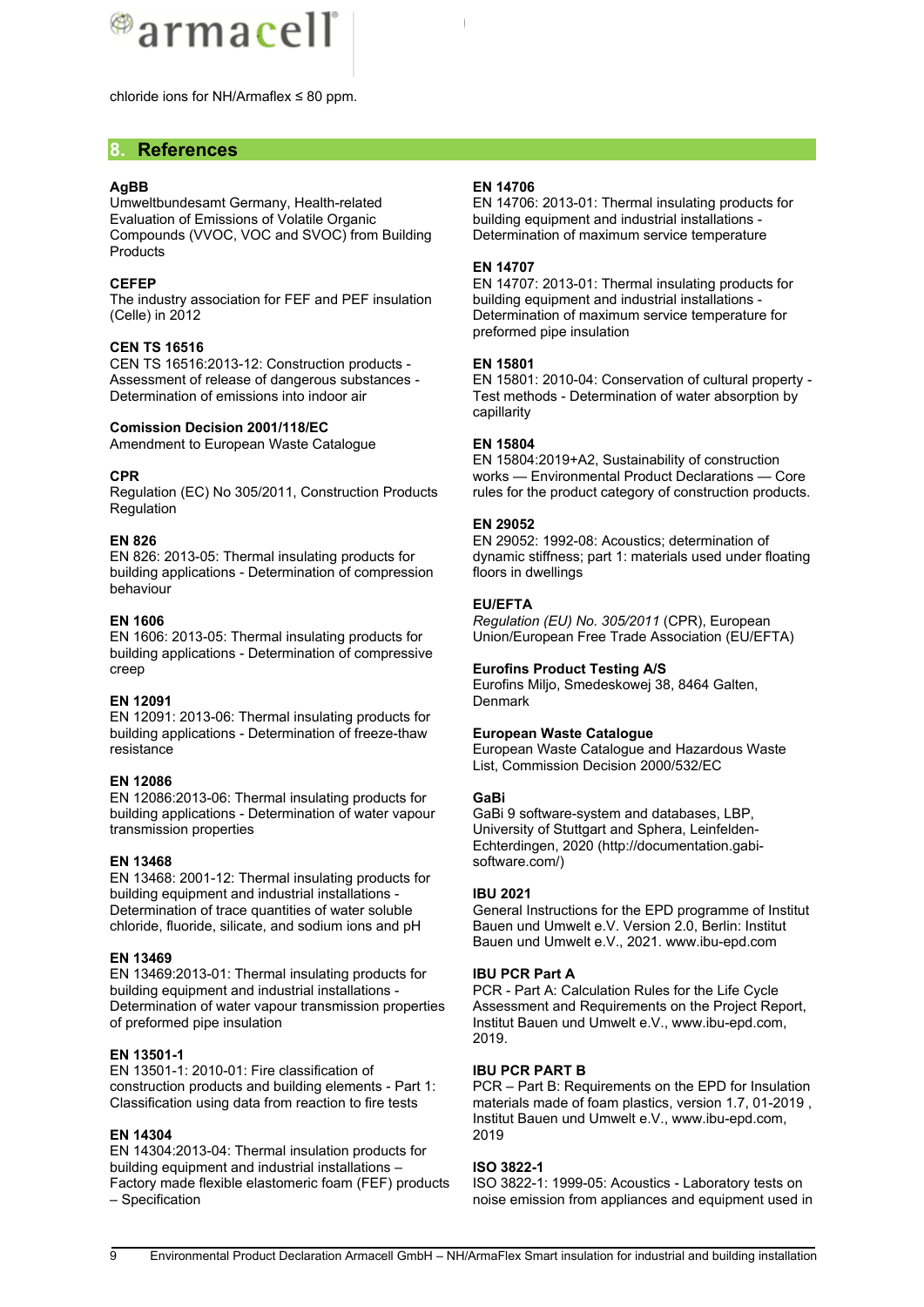

water supply installations - Part 1: Method of measurement

#### **ISO 9001**

ISO 9001:2014-08: Quality management systems – **Requirements** 

#### **ISO 11654**

ISO 11654: 1997-04: Acoustics - Sound absorbers for use in buildings - Rating of sound absorption

#### **ISO 14001**

ISO 14001:2015, Environmental management systems — Requirements with guidance for use

#### **ISO 14025**

ISO 14025:2011-10, Environmental labels and declarations — Type III environmental declarations — Principles and procedures.

#### **ISO 14040**

ISO 14040:2009-11: Environmental management – Life cycle assessment – Principles and framework

#### **ISO 14044**

ISO 14044:2006-10: Environmental management – Life cycle assessment – Requirements and guidelines

#### **ISO 15868**

ISO 15686:2011-05, Buildings and constructed assets - Service life planning

#### **ISO 16000-11**

ISO 16000-11: 2006-02: Indoor air - Part 11: Determination of the emission of volatile organic

compounds from building products and furnishing - Sampling, storage of samples and preparation of test specimens

#### **ISO 16000-3**

ISO 16000-3:2011-10: Determination of formaldehyde and other carbonyl compounds in indoor air and test chamber air - Active sampling method

#### **ISO 16000-6**

ISO 16000-6:2011-12: Indoor air - Part 6: Determination of volatile organic compounds in indoor and test chamber air by active sampling on Tenax TA® sorbent, thermal desorption and gas chromatography using MS or MS-FID

#### **ISO 16000-9**

ISO 16000-9:2006-02: Indoor air - Part 9: Determination of the emission of volatile organic compounds from building products and furnishing - Emission test chamber method

#### **REACH**

Regulation (EC) No 1907/2006, Regulation concerning the Registration, Evaluation, Authorisation and Restriction of Chemicals (REACH)